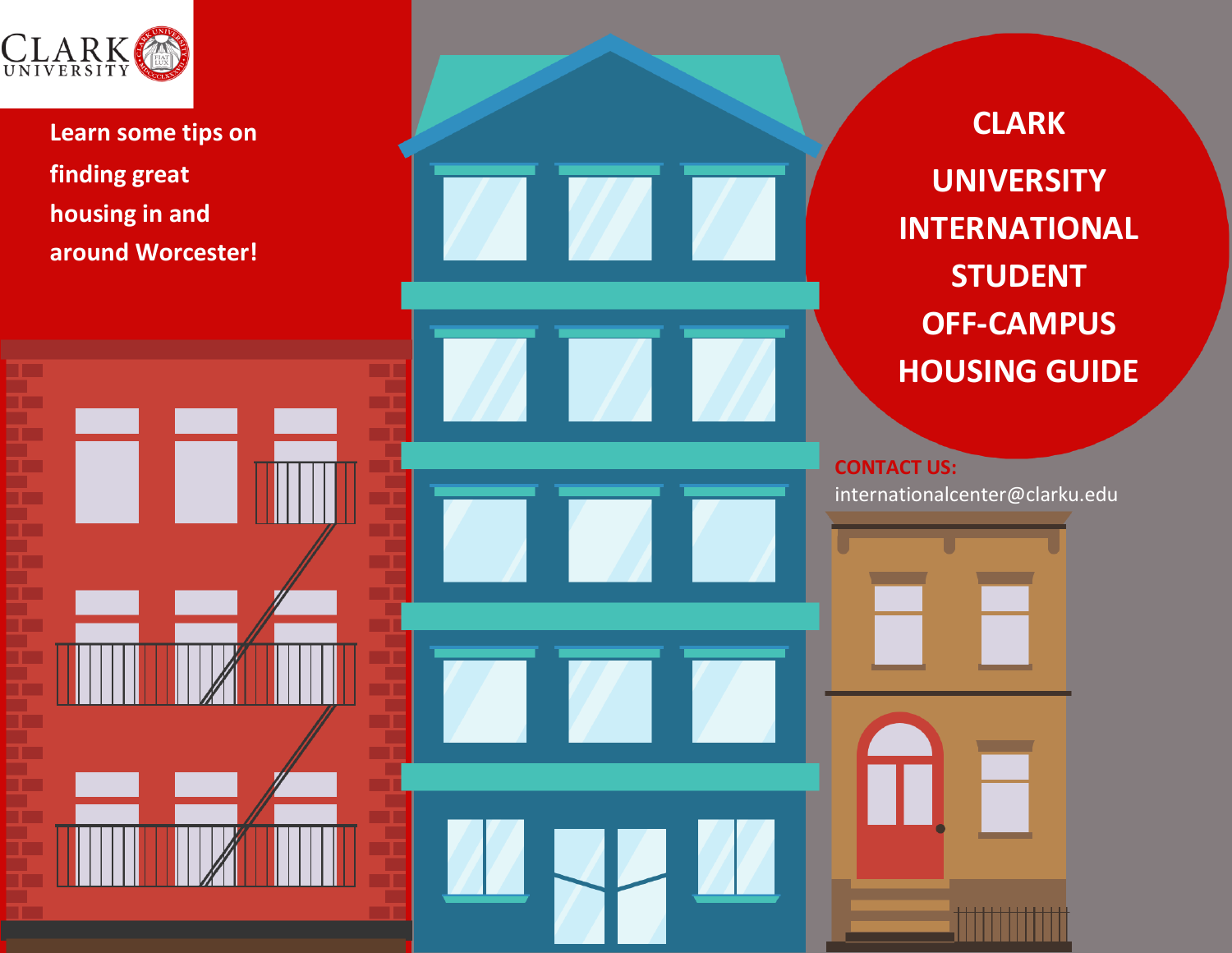# WHERE TO START:

The website, Jump Off Campus, [\(https://bit.ly/jumpoffcampus\)](https://bit.ly/jumpoffcampus) is a great place to start your housing search. It shows apartments available within walking distance of Clark university that are up for rent.

In addition, Clark has a graduate student housing exchange forum that you can find on your Housing Module on our Moodle Orientation page

[\(https://bit.ly/clarkmoodle\)](https://bit.ly/clarkmoodle). There, you can find apartments that other graduate students are hoping to fill. You may also want to check your program's Facebook page to find students looking for housemates or sublets.

# Finding Housing in **Worcester**





#### **Amenities**

Some landlords include costs such as electricity, heating, water, and internet in monthly rent, but others charge for these costs separately based upon the tenant's usage. Make sure to ask about these costs, and how you are expected to pay for them before signing a lease. In addition, be sure to ask if there is an in-building laundry facility, and if the apartment is furnished or if you are expected to purchase your own furniture. More luxury apartments may even have a gym, pool, or other recreational areas for tenants to use. Don't be afraid to ask!

#### **Signing a Lease**

Apartments can have different lengths for the lease usually ranging from 6 months to a year. You can also sublet, or rent from the tenant on a lease on temporary basis, for a short period of time. Be sure to check with the landlord about the length of the lease, and the conditions for leaving a lease early. Many apartments will ask for a security deposit, first months rent, and/or last months rent in order to sign onto a lease. The security deposit cannot legally be more than one month's rent, and should be given back to the tenant at the end of the lease if the apartment is in good condition. A landlord will ask for a passport, visa, financial document, or proof of income in order to confirm your identity

## **Restrictions/Expectations**

Ask about your landlord's policies on pets if you have animals, smoking, guests during the pandemic, or any other restrictions they may have. Note that prohibiting service animals or denying housing based upon your identity is illegal and can be reported (see following page). If you are sharing an apartment, ask if they expect you to find your own housemates or if they are filling the rooms themselves.